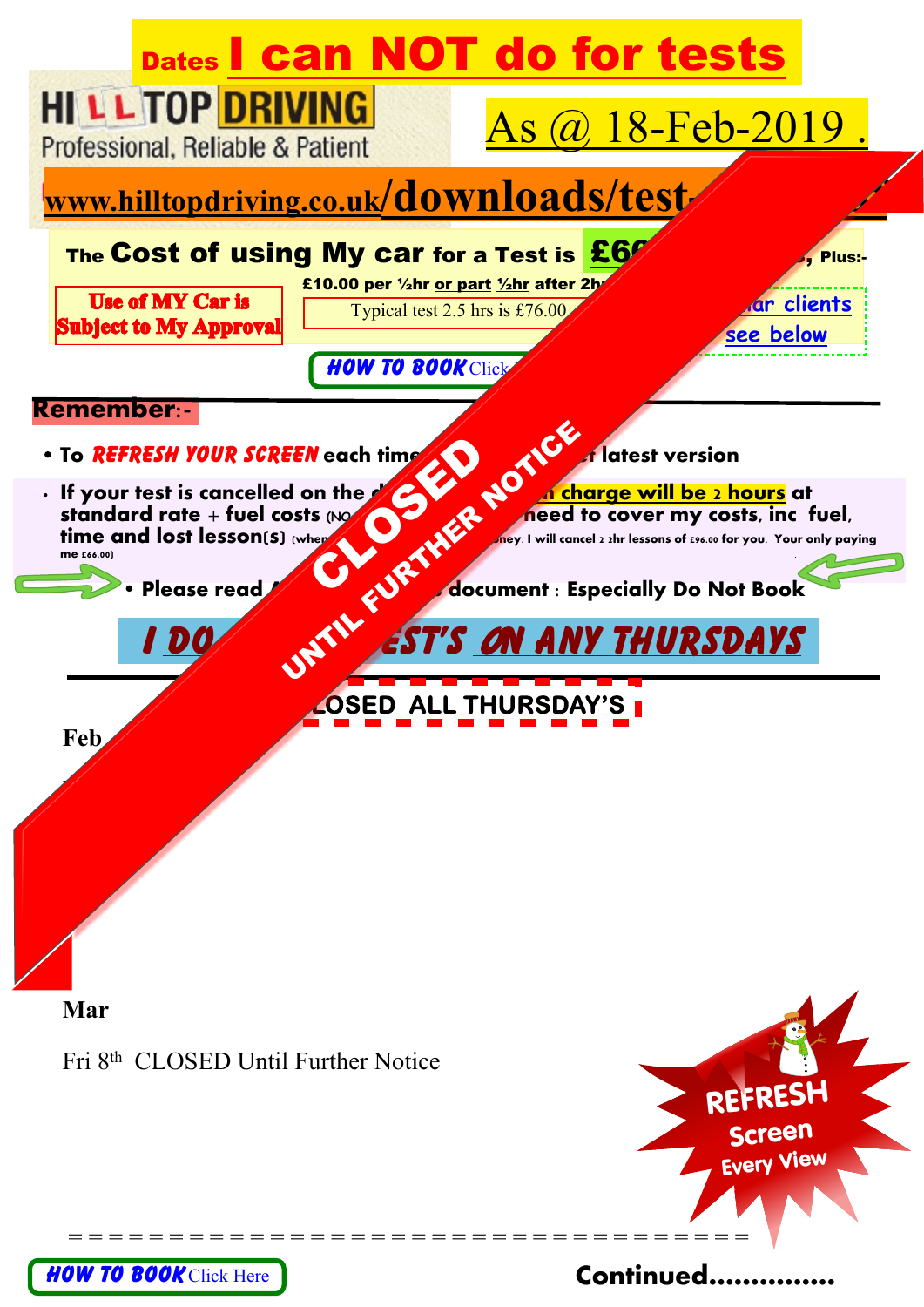**HILLTOP DRIVING** 

Professional, Reliable & Patient

Modern, Easy Drive, Dual Control Vehicle.

#### **Remember:-**

**Dates Can do for tests**

**• To REFRESH** your screen each time you view: to get latest version

## **I do NOT work or DO test's n any Thursdays**

Remember dates are on a first come first serve basis

Please Text me as soon as you have booked First text I receive gets test date/time. ie if two people book same date Second person {text} will need to amend / move their test **www.hilltopdriving.co.uk/downloads/test-dates.pdf** I recommend that you  **DO NOT BOOK** a test until you have had two lessons after I'm back any from Holiday's **regular clients\*:- Only, If your test is after 09:30 M~W & F, I May discount it to £58.00 Plus £10.00 per ½hr or part ½hr after 2hrs** A regular  $\vee$  client is anyone having 15+ hr's (minimum 2hrs per week) in weeks before test, and booked in accordance with my recommendation.

<span id="page-1-0"></span>**How To Book Your TEST** (click link below)

http://www.hilltopdriving.com/academy/public/test-dates-file-has-been-updated/

**Advert:- This is by my sponsor who subsidises your lessons!**

**Checkout [www.theorytest,club](http://www.university-cash-campus.co.uk)**



### **Continued……………**